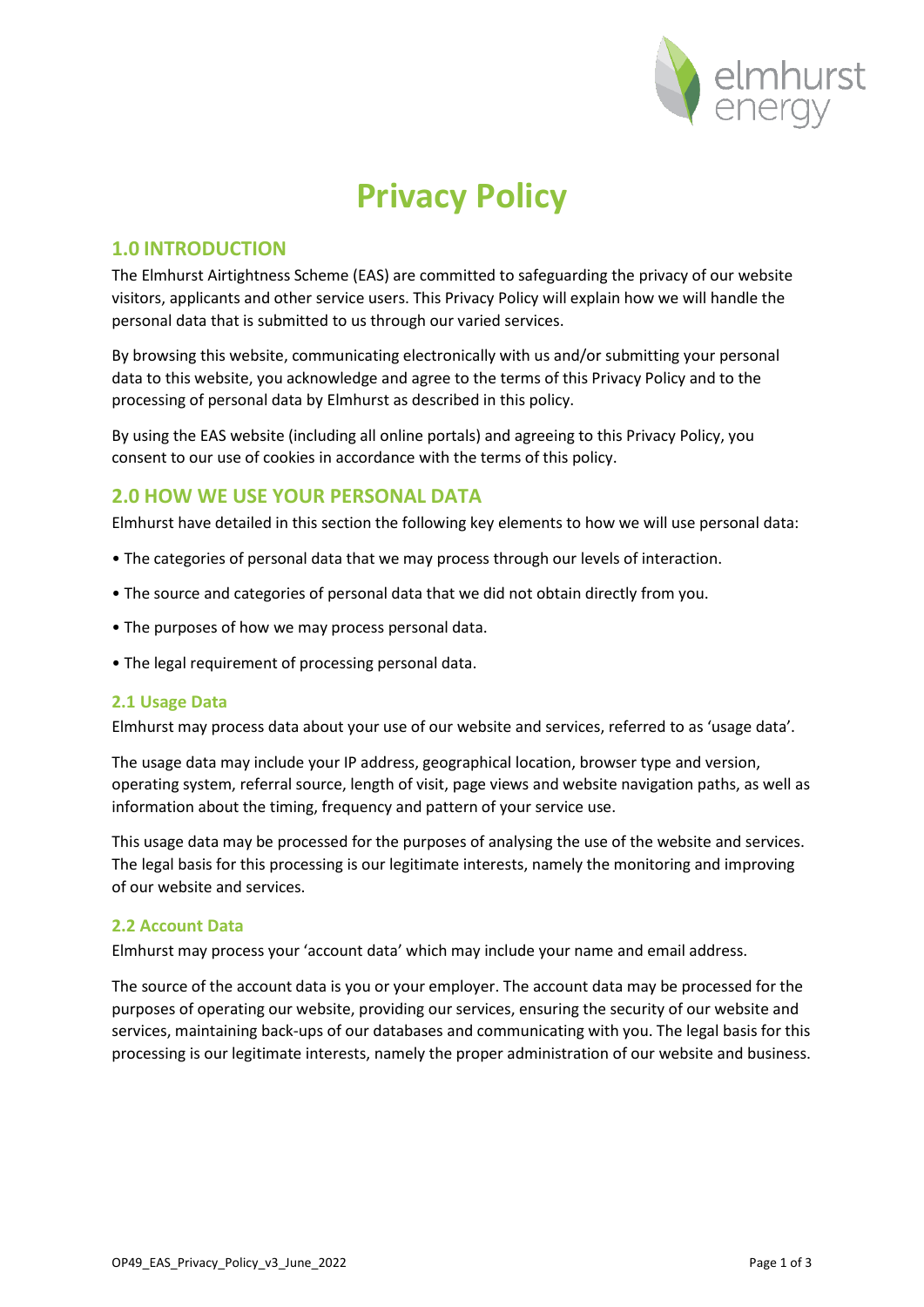#### **2.3 Enquiry Data**

Elmhurst may process information contained in any enquiry that you submit to us regarding products and/or services, and this is referred to as 'enquiry data'.

The enquiry data may be processed for the purposes of offering, marketing and selling relevant products and/ or services to you.

#### **2.4 Transaction Data**

Elmhurst may process information relating to transactions, including purchases of goods and services that you enter into with us, and/or through our website, and is referred to as 'transaction data'.

The transaction data may include your contact details and the transaction details. The transaction data may be processed for supplying the purchased goods and services, and keeping proper records of those transactions. The legal basis for this processing is the performance of a contract between you and us and/or taking steps, at your request, to enter into such a contract and our legitimate interests, namely our interest in the proper administration of our website and business.

#### **2.5 Notification Data**

Elmhurst may process information that you provide to us for subscribing to our email notifications and/ or newsletters, and is referred to as 'notification data'.

The notification data may be processed for the purposes of sending you the relevant notifications and/ or newsletters. The legal basis for this processing is the performance of a contract between you and us and/ or taking steps, at your request, to enter into such a contract.

#### **2.6 Correspondence Data**

Elmhurst may process information contained in or relating to any communication that you send to us, and is referred to as 'correspondence data'.

The correspondence data may include the communication content and metadata associated with the communication. Our website will generate the metadata associated with communications made using the website contact forms. The correspondence data may be processed for the purposes of communicating with you and record-keeping. The legal basis for this processing is our legitimate interests, namely the proper administration of our website and business and communications with users.

#### **2.7 Personal Data**

Elmhurst may process any of your personal data identified in the other provisions of this policy where necessary for the establishment, exercise or defence of legal claims, whether in court proceedings or in an administrative or out-of-court procedure. The legal basis for this processing is our legitimate interests, namely the protection and assertion of our legal rights, your legal rights and the legal rights of others.

Please do not supply any other person's personal data to us, unless we prompt you to do so.

#### **2.8 Cookies**

The Elmhurst Airtightness Scheme has a cookie policy which is available to view on our website.